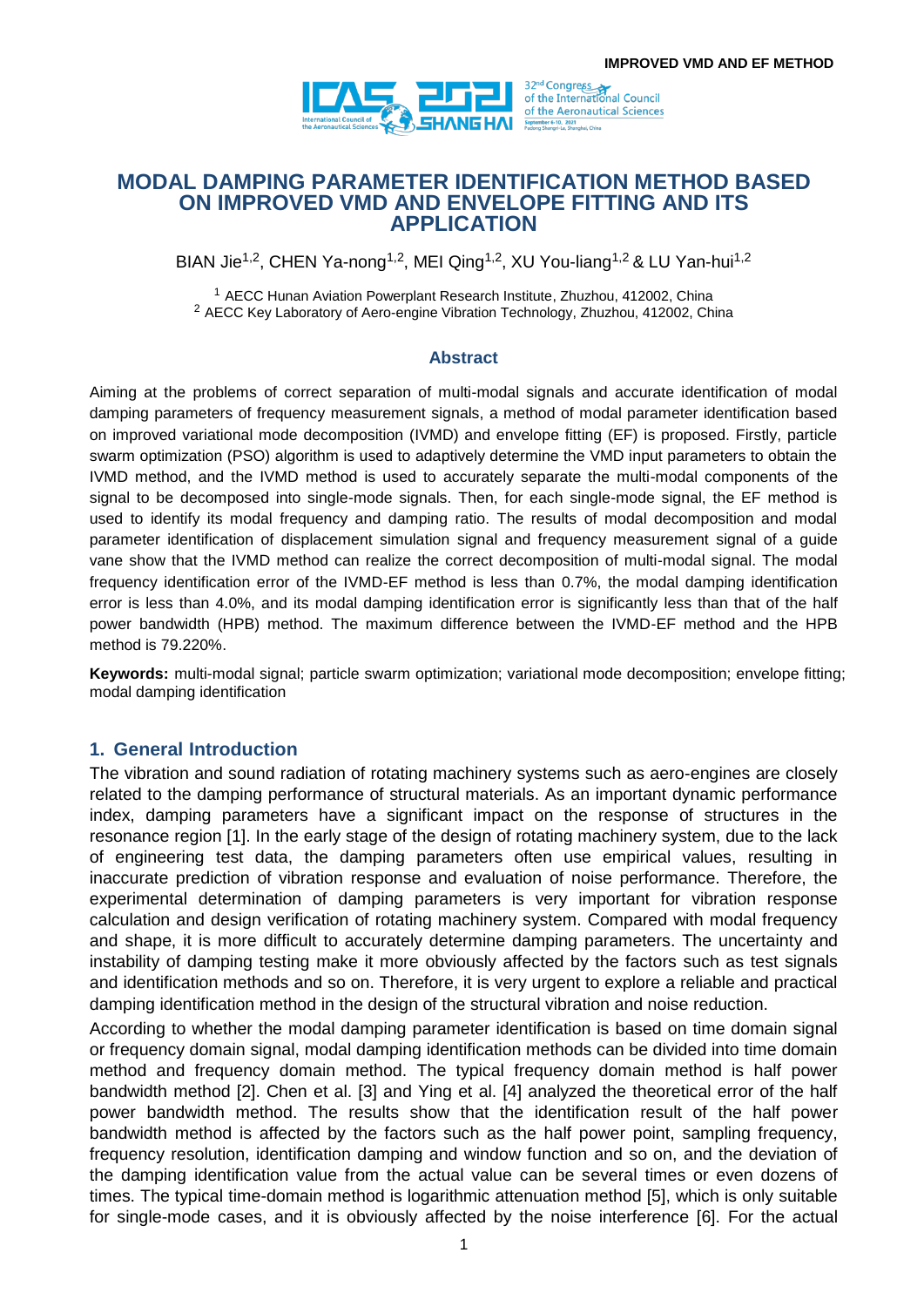multi-mode signal, it is necessary to decompose the multi-mode signal into single-mode signals in order to apply the logarithmic attenuation method for damping identification. For multi-mode signal decomposition, there are many classical decomposition methods, such as empirical mode decomposition (EMD) [7], local mean decomposition (LMD) [8], variational mode decomposition (VMD) [9], etc. The defects of the EMD and LMD methods, such as modal aliasing and endpoint effect, restrict their application [10]. Different from the EMD and LMD methods based on the recursive iteration thought, the VMD method is based on the thought of completely non-recursive variational decomposition. However, the input parameters of the VMD method need to be set artificially, which will affect the modal decomposition effect of the VMD method and make it lack of adaptability [11].

Particle swarm optimization (PSO) algorithm has many outstanding advantages, such as fast convergence speed, easy implementation, and adaptability to dynamic environment. It can effectively solve global optimization problems, and has been successfully applied in function optimization, parameter selection and other practical optimization problems [12]. In order to realize the adaptability of the selection of VMD parameters and improve its modal decomposition effect, the input parameters (quadratic penalty factor  $\alpha$  and time delay  $\tau$ ) of the VMD method are optimized by the PSO algorithm to obtain the optimal combination of input parameters. On this basis, the envelope fitting (EF) method of single-mode damping identification based on timedomain signal is studied. The damping identification results of simulated and measured signals show that the proposed method can achieve accurate separation of multi-modal vibration attenuation signals in time domain and accurate identification of modal damping parameters.

## **2. Improved variational mode decomposition (IVMD) method**

## 2.1 Variational Mode Decomposition (VMD)

VMD is an adaptive signal decomposition method for non-stationary signals. The input signal is constructed by Wiener filter and Hilbert transform. The bandwidth and frequency of the variational problem are updated to solve the variational problem. The input signal can be decomposed into a specified number of modal components. The constrained variational model is shown in equation (1) [13].

$$
\min_{\{u_k\}} \left\{ \sum_{\{v_k\}} \left| \partial_t \left[ \left( \delta_t(t) + \frac{j}{\pi t} \right) u_k(t) \right] e^{-j\omega_k t} \right|^2 \right\}
$$
\n
$$
s.t. \sum_{k} u_k = f \tag{1}
$$

Where:  ${u_k} = {u_1, u_2, \cdots, u_k}$  are the *K* modal components obtained by decomposition;  $\{\omega_{k}\}\!=\!\{\omega_{\!\scriptscriptstyle 1},\omega_{\!\scriptscriptstyle 2},\!\cdots\!,\omega_{\!\scriptscriptstyle k}\}$  are the center frequencies of the modal components.

In order to change the constrained variational problem of equation (1) into an unconstrained variational problem and to obtain its optimal solution, the quadratic penalty factor  $\alpha$  and Lagrange

multiplication operator 
$$
\lambda(t)
$$
 are introduced. The extended Lagrangian expression is as follows:  
\n
$$
L(\{u_k\}, \{\omega_k\}, \lambda) = \alpha \sum_{k} \left\| \partial_r \left[ \left( \delta_t(t) + \frac{j}{\pi t} \right) u_k(t) \right] e^{-j\omega_k t} \right\|_2^2 +
$$
\n
$$
\left\| f(t) - \sum_{k} u_k(t) \right\|_2^2 + \left\langle \lambda(t), f(t) - \sum_{k} u_k(t) \right\rangle
$$
\n(2)

The alternating multiplier algorithm is used to solve the above-mentioned variational constraint problem, and the optimal solution of the constrained variational problem of equation (2) is obtained by alternately updating the saddle points of the extended Lagrangian expressions  $u_k^{n+1}$ ,  $\omega_k^{n+1}$  and  $\lambda_k^{n+1}$  . The specific steps are as follows:

1) Initialize  $u_k^1$ ,  $\omega_k^1$ ,  $\lambda_k^1$  and  $n = 0$ .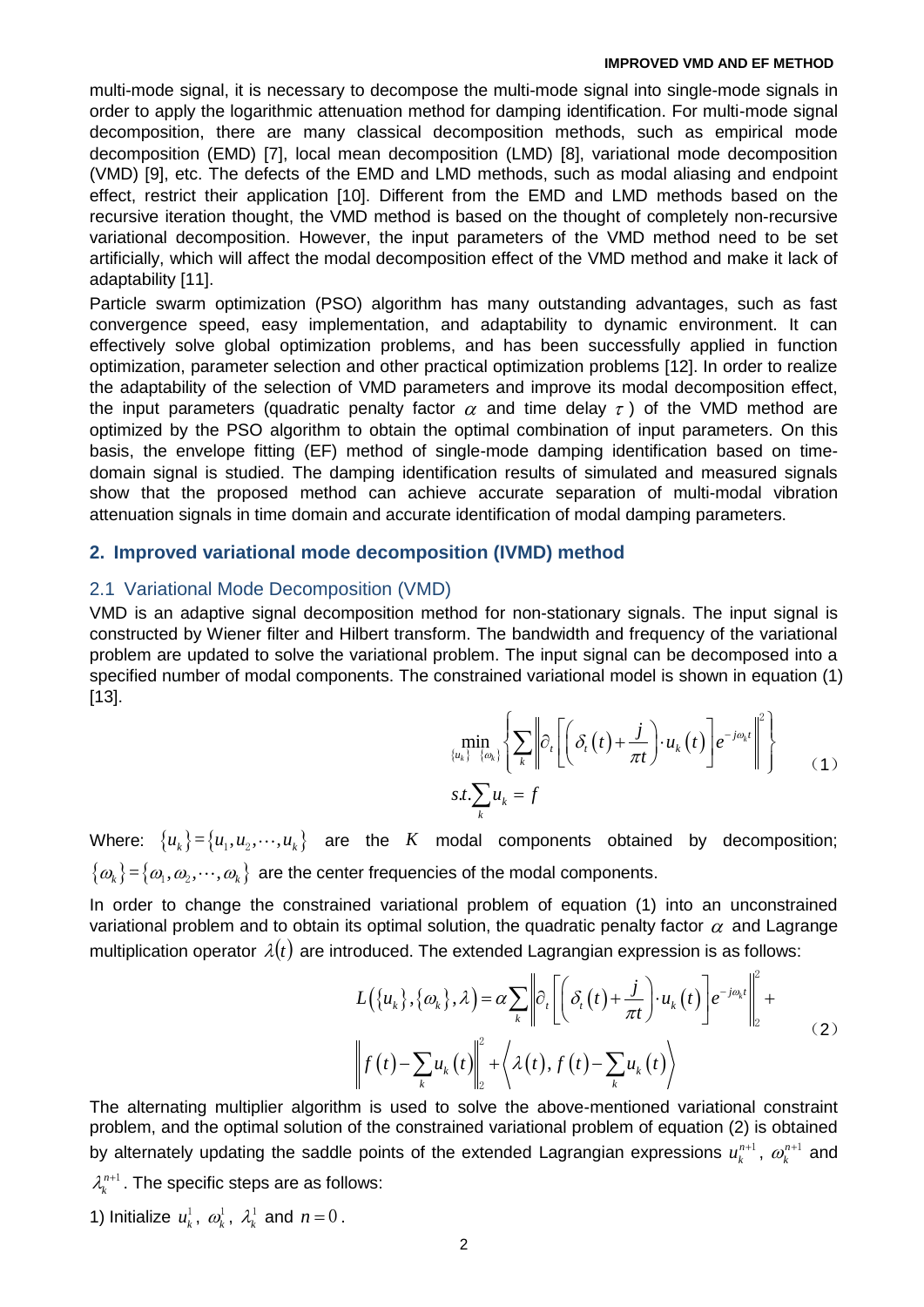2) Update  $u_k$  and update  $\omega_k$  according to the following formula:

$$
\text{ding to the following formula:}
$$
\n
$$
\hat{u}_{k}^{n+1}(a) = \frac{\hat{f}(\omega) - \sum_{i < k} \hat{u}_{i}^{n+1}(\omega) - \sum_{i > k} \hat{u}_{i}^{n}(\omega) + \frac{\hat{\lambda}^{n}(\omega)}{2}}{1 + 2\alpha(\omega - \omega_{k}^{n})^{2}}
$$
\n(3)

$$
\omega_k^{n+1} \leftarrow \frac{\int_0^\infty \omega |\hat{u}_k^{n+1}(\omega)|^2 d\omega}{\int_0^\infty |\hat{u}_k^{n+1}(\omega)|^2 d\omega}
$$
 (4)

3) According to  $\lambda^{n+1} = \lambda^n + \tau\left(f - \sum u_k^{n+1}\right)$ , Update  $\lambda$ .

4) Repeat steps 2) and 3) to judge whether the given accuracy  $e > 0$  is satisfied.

## 2.2 Parameter optimization of VMD based on PSO algorithm

Particle swarm optimization (PSO) is a global optimization algorithm based on the study of foraging behavior of birds and fish. The principle is that each particle continuously updates its own velocity and position through learning to search its individual local extremum and population global extremum [14], that is

$$
v_{id}^{k+1} = \omega v_{id}^k + c_1 \eta \left( p_{id} - x_{id}^k \right) + c_2 \eta \left( p_{id} - x_{id}^k \right) \tag{5}
$$

$$
x_{id}^{k+1} = x_{id}^k + v_{id}^{k+1}
$$
 (6)

Where,  $1 \le i \le m$ , *m* is the population number,  $1 \le d \le D$ , *D* is a spatial dimension; *k* is the current number of iterations;  $c_1$  expresses one's own experience;  $c_2$  represents the experience of the population;  $\eta$  is a random number between 0 and 1;  $\omega$  is the inertia weight of velocity update in PSO.

According to the principle of PSO, PSO can find the optimal parameter combination according to the maximum or minimum value of a fitness function. Before VMD decomposition, its parameter combination  $(K, \alpha, \tau)$  needs to be set based on experience, and PSO can just use a criterion function to optimize the parameter combination, which can effectively avoid mode aliasing and distortion of decomposition results due to improper parameter combination setting [15].

Because the parameters of VMD need to be pre-set by experience before decomposition, this paper uses PSO based on fitness function, which takes the larger difference between the peak frequency and amplitude of each mode decomposed by the VMD method and the corresponding peak frequency and amplitude of each mode in the signal to be decomposed as the fitness function to search the optimal parameter combination in the VMD algorithm, in which the number of mode decomposition is determined by the number of peak frequency in the spectrum of the signal to be decomposed.

Since the input parameters  $(K, \alpha, \tau)$  of VMD need to be preset by experience before decomposition, this paper takes the larger difference between the peak frequency and amplitude of each mode decomposed by the VMD method and the corresponding mode in the signal to be decomposed as the fitness function, and uses PSO to search the optimal parameter combination  $(\alpha, \tau)$  in the VMD algorithm, in which the number of mode decomposition is determined by the

number of peak frequency in the spectrum of the signal to be decomposed.

The main steps of VMD parameter optimization based on PSO are as follows:

1) All parameters and fitness functions of PSO are determined.

2) The position and velocity of particles in PSO are initialized, and the position of particles is set as VMD parameters  $(\alpha, \tau)$ .

3) VMD is used to decompose all the initial particles in PSO, and the fitness values of all modal components  $u_i$  are obtained. The minimum fitness value is calculated as a local minimum  $\min H_i$ .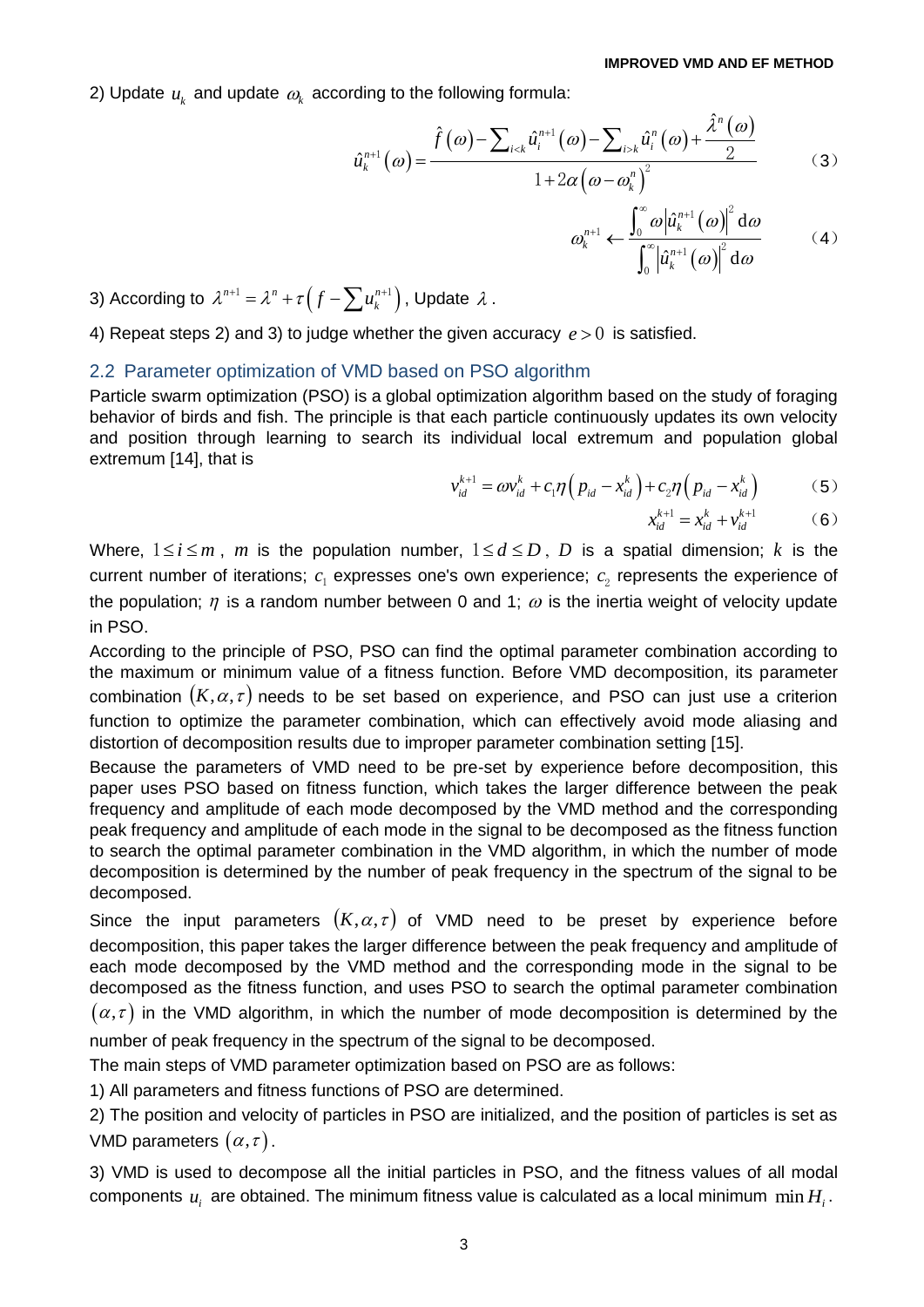4) The size of the local minimum  $\min H$ <sub>i</sub> is compared, and the local minimum of the individual and the global minimum of the population are updated accordingly.

5) Updates the speed and position of particles.

6) Repeat steps (3) to (5) until the maximum number of iterations, and get the global minimum of the population and the position  $(\alpha,\tau)$  of the corresponding particles.

## **3. Improved variational mode decomposition (IVMD) method**

x

1 *t*

0

According to mechanical vibration knowledge [16], in the case of small damping, the motion equation of single degree of freedom damped vibration system is

$$
x = Ae^{-\zeta \omega_{\rm n}t} \sin(\omega_{\rm d}t + \varphi) \tag{7}
$$

n *t*

Where, A is the amplitude,  $\zeta$  is the damping ratio,  $\omega_{\rm n}$  is the undamped natural frequency,  $\omega_{\rm d} = \omega_{\rm n} \sqrt{1-\zeta^2}$  is the damped natural frequency,  $\varphi$  is the initial phase.

The motion represented by equation (7) is attenuated vibration, as shown in Figure 1, and its envelope equation is

$$
x = \pm A e^{-\zeta \omega_{\rm n} t} \tag{8}
$$



In engineering, the free vibration attenuation system is a damped system, so the measured natural frequency is damped natural frequency  $\,\varpi_{\rm d}$  . Then equation (8) can be changed to

$$
x = \pm Ae^{-\frac{\zeta \omega_d}{\sqrt{1-\zeta^2}}t} = \pm Ae^{-\frac{\delta \omega_d}{2\pi}t}
$$
 (9)

Where,  $\delta = 2\pi \zeta / \sqrt{1-\zeta^2}$  is the natural logarithm of the ratio of the amplitudes of any two adjacent vibrations, which is called logarithmic attenuation rate.

The exponential function fitting coefficient  $B$  is obtained by fitting the envelope of the measured free vibration attenuation waveform of the single degree of freedom system with exponential function (taking the upper envelope as an example). The logarithmic attenuation rate  $\delta$  can be obtained by combining formula (9) with the damped natural frequency  $\omega_{\rm d}$  obtained by Fourier transform of the free vibration attenuation waveform of the single degree of freedom system.

Then the damping ratio  $\zeta$  can be calculated by equation (10).

$$
\zeta = \sqrt{\frac{\delta^2}{\delta^2 + 4\pi^2}}\tag{10}
$$

## **4. Simulation signal damping identification verification**

For a multi-degree of freedom mechanical system, the displacement response under impulse excitation can be expressed as the superposition of displacement responses of multiple single degree of freedom systems [17]. According to the research, the displacement response of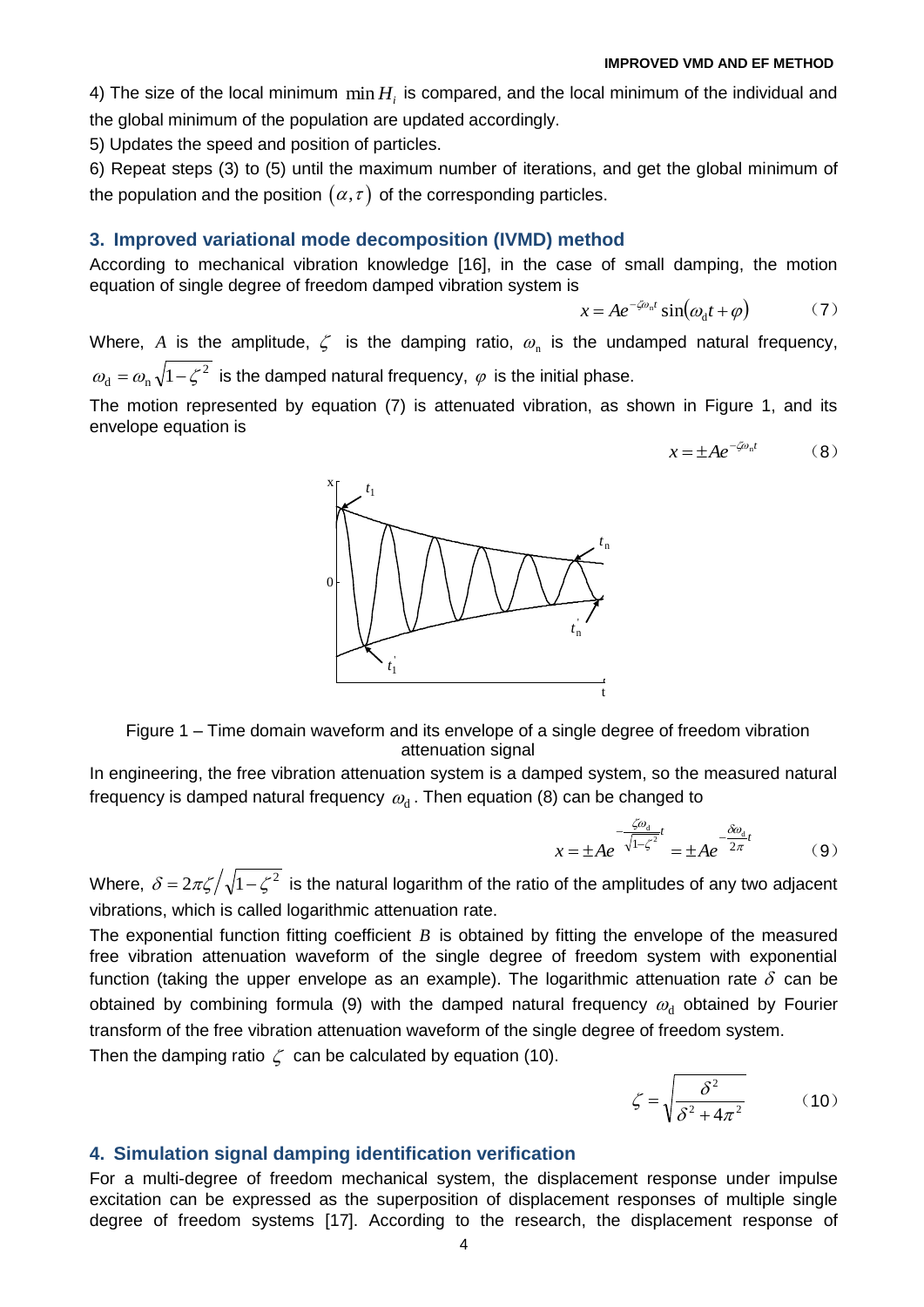mechanical system is generally dominated by low order modes [8]. Therefore, the displacement simulation signal is constructed as follows:<br> $x(t) = x_1(t) + x_2(t) + x_3(t)$ simulation signal is constructed as follows:

$$
x(t) = x_1(t) + x_2(t) + x_3(t)
$$
  
\n
$$
x_1(t) = 1.2e^{-0.005 \times 4000t} \sin\left(4000\sqrt{1 - 0.005^2}t + \pi/2\right)
$$
  
\n
$$
x_2(t) = 1.0e^{-0.01 \times 1500t} \sin\left(1500\sqrt{1 - 0.01^2}t + \pi/3\right)
$$
  
\n
$$
x_3(t) = 2.0e^{-0.05 \times 500t} \sin\left(500\sqrt{1 - 0.05^2}t + \pi/5\right)
$$
\n(11)

The number of analysis points is 1024, and the sampling frequency is 2048Hz. The time domain waveform and its amplitude spectrum are shown in Figure 2. There are three frequency components in the amplitude spectrum of Figure 2, which correspond to  $x_1(t)$  ~  $x_3(t)$ . If each mode can be separated, the natural frequency and damping ratio of each mode can be further identified.

The IVMD method is used to decompose the displacement simulation signal. In the process of optimizing the input parameters of VMD by PSO algorithm, the larger difference between the peak frequency and amplitude of each mode changes with the number of iterations, as shown in Figure 3. When the number of iterations is 5, the larger difference between the peak frequency and amplitude of each mode changes from  $6.205 \times 10^{-4}$  to  $6.185 \times 10^{-4}$ , and the corresponding input parameters  $(K, \alpha, \tau)$  of VMD are (3, 592, 0.0663).







Figure 3 –The larger difference between the peak frequency and amplitude of the displacement simulation signal changing with the number of iterations in the process of IVMD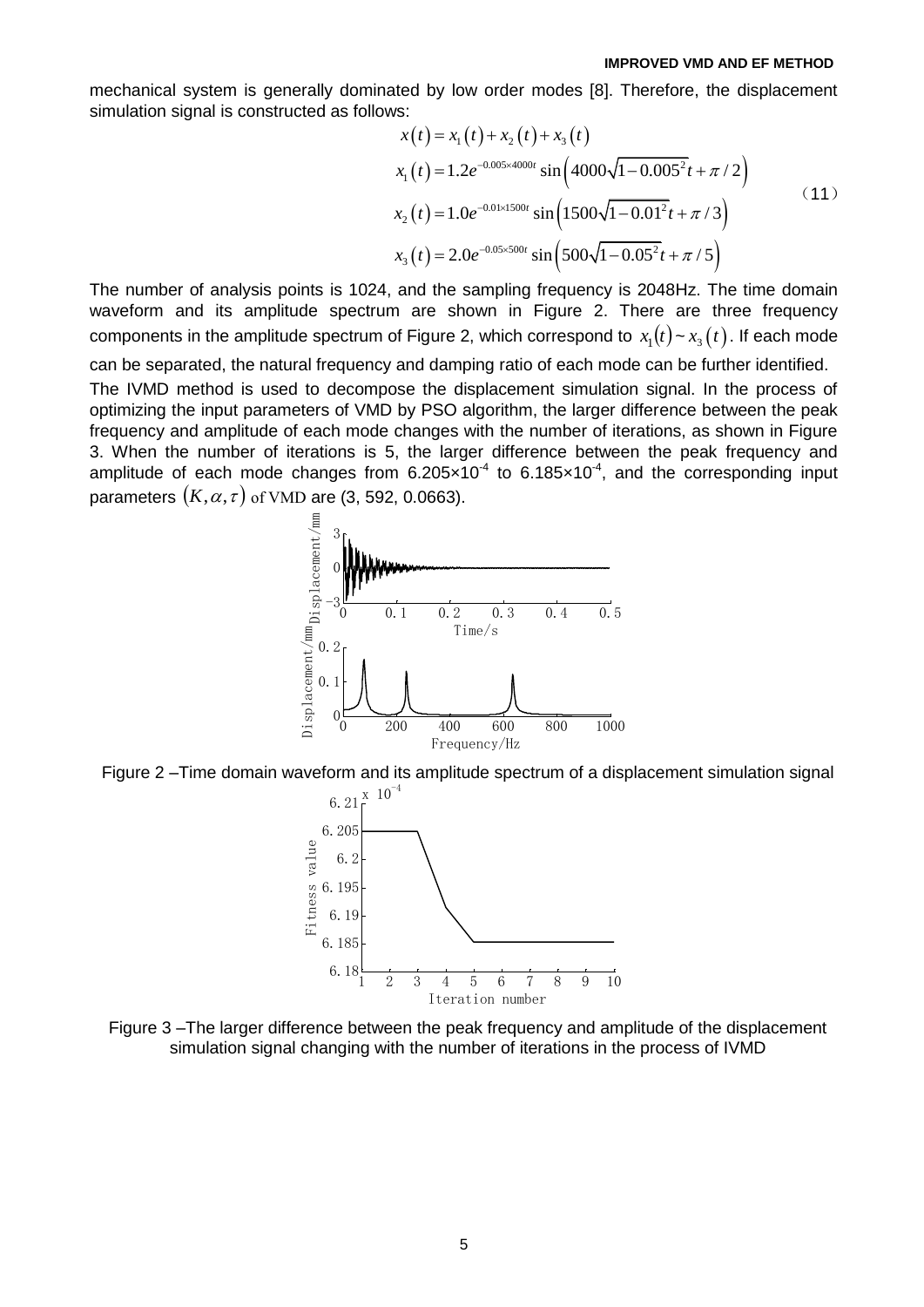

Figure 4 –Time domain waveform and its envelope of each modal component of the displacement simulation signal obtained through IVMD-EF method



Figure 5 –Amplitude spectrum of each modal component of the displacement simulation signal obtained through IVMD

The decomposition result of displacement simulation signal using the IVMD method is shown in Figure 4. Figure 4 shows that the IVMD method completely separates the three modal components in the displacement simulation signal. Figure 4 shows the envelope lines of the three modal components obtained by the EF method, in which the starting point of the envelope line is the maximum peak or maximum trough, and the ending point is the amplitude of 15% of the maximum peak or minimum trough (the number of peaks and troughs contained in the upper and lower envelope lines is the same), the same below. The fitting equation of the EF method in Figure 4 is completely based on the exponential form of equation (13). Therefore, the extremum of the time domain attenuation signal in Figure 4 is not completely on the envelope. Figure 5 shows the amplitude spectrum of the three modes decomposed by the IVMD method. It is obvious from the spectrum that the  $u_1$ ~u<sub>3</sub> modal components correspond to the three frequency components from high frequency to low frequency in Figure 2 spectrum.

Table 1 shows the comparison between the circular frequency and damping ratio identified by the IVMD-EF method and the theoretical value. It can be seen from table 1 that the errors between the three modal frequencies identified by the IVMD-EF method and the theoretical values are small, and the maximum error is less than 0.7%, which appears in the  $x_3$  modal component. For the identification of damping ratio, the minimum identification error of the IVMD-EF method is 1.821% in  $x_3$  modal component, and the maximum identification error is 3.961% in  $x_1$  modal component. The damping ratio identified by the IVMD-EF method has little difference from the theoretical value, and the identification errors are relatively small. As a contrast, when the HPB method is used to calculate the three modal damping ratios, the errors are significantly greater than those of the IVMD-EF method, and the maximum error occurs in  $x_1$  modal component, which is 41.066%.

Table 1 –Comparison of the identification results of circular frequency and damping ratio through the IVMD-EF method with their theoretical values

|                                               | $\lambda$                 |  |
|-----------------------------------------------|---------------------------|--|
| $\omega_{\rm n}$ (theoretical value)/ (rad/s) | 4000.000 1500.000 500.000 |  |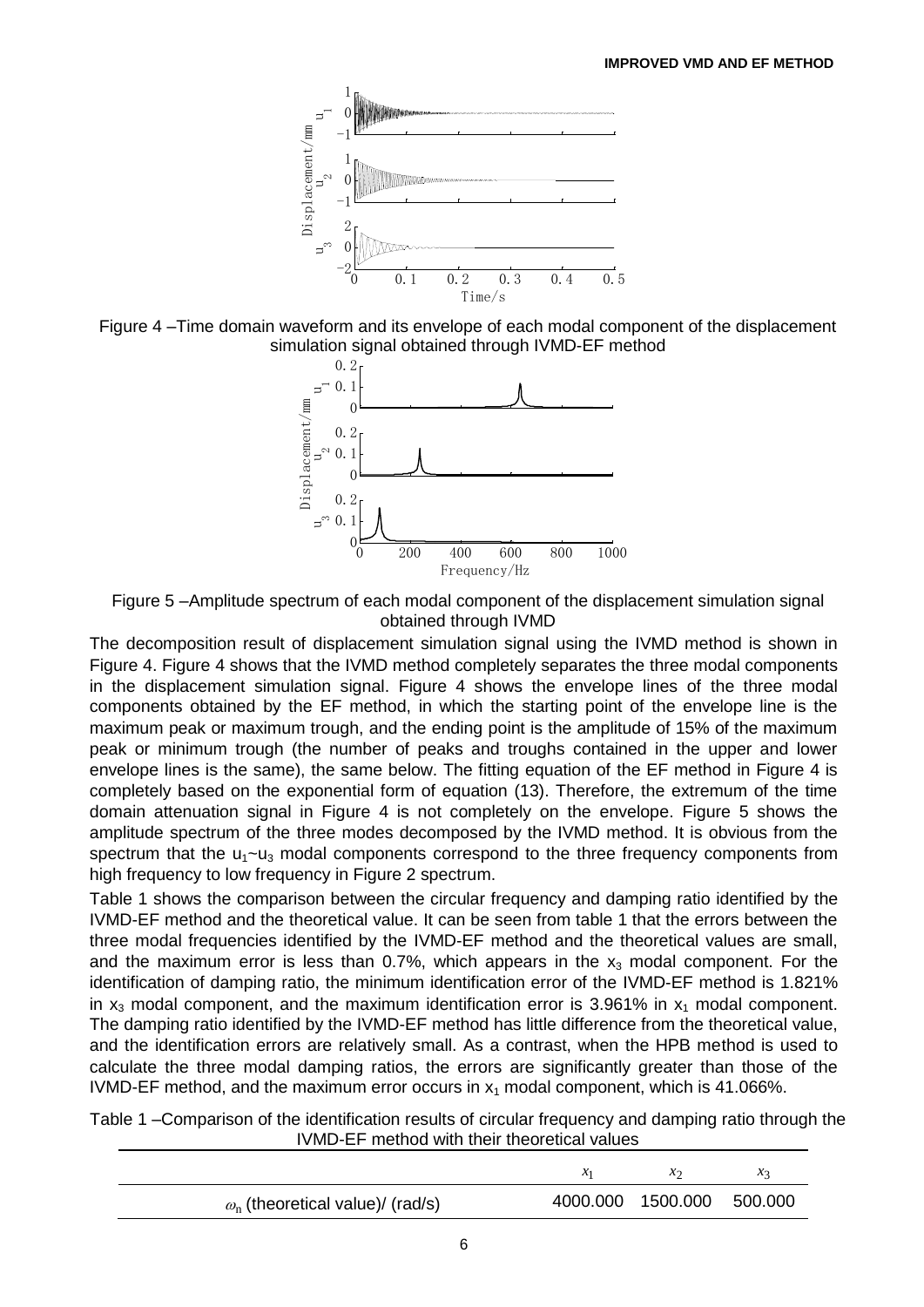| $\omega_{\rm n}$ (IVMD-EF)/ rad/s                            | 3996.160 | 1495.478 | 503.262  |
|--------------------------------------------------------------|----------|----------|----------|
| Error between IVMD-EF and theoretical value ( $\omega_n$ )/% | 0.096    | 0.301    | 0.652    |
| $\zeta$ (theoretical value)                                  | 0.005    | 0.010    | 0.050    |
| $\zeta$ (IVMD-EF)                                            | 0.005198 | 0.010331 | 0.049090 |
| Error between IVMD-EF and theoretical value ( $\zeta$ )/%    | 3.961    | 3.309    | 1.821    |
| $\zeta$ (half power bandwidth method, HPB)                   | 0.002947 | 0.009617 | 0.049247 |
| Error between HPB and theoretical value $(\zeta)/\%$         | 41.066   | 3.828    | 1.505    |

## **5. Application of modal damping identification of guide vane of compressor**

As shown in Figure 6, the guide vane and the outer casing of the compressor are fixed together, and there is a gap between the guide vane and the inner casing (normally, the gap is filled with rubber damping material). The static frequency test of the guide vane in cantilever state is carried out, and the test frequency range is 0~10000Hz. The PCB 352B10 acceleration sensor is placed near the blade root of the back exhaust edge of the measured guide vane, and a small steel bar is used to knock the middle of the back exhaust edge of the guide vane. The guide vane vibrates under the pulse excitation force. The vibration response signal measured by the acceleration sensor is connected to the data acquisition and spectrum analysis system for FFT analysis, and the spectrum diagram is obtained. The static frequency value of the guide vane in the test frequency range can be obtained by reading the frequency value of each spectrum peak on the spectrum. The HPB method can be used to calculate the damping ratio of the guide vane in a certain mode from the peaks in the spectrum. The collected frequency measurement signal and amplitude spectrum of the guide vane are shown in Figure 7. From the amplitude spectrum, it can be seen that there are three-order modes in the frequency range of 0~10000Hz, and the modal frequencies are 6068.12Hz, 2702.64Hz and 863.04Hz, respectively.







Figure 7 –Time domain waveform and its amplitude spectrum of the frequency measurement signal of a compressor guide vane

In order to verify that the IVMD method has obvious advantages over the VMD method in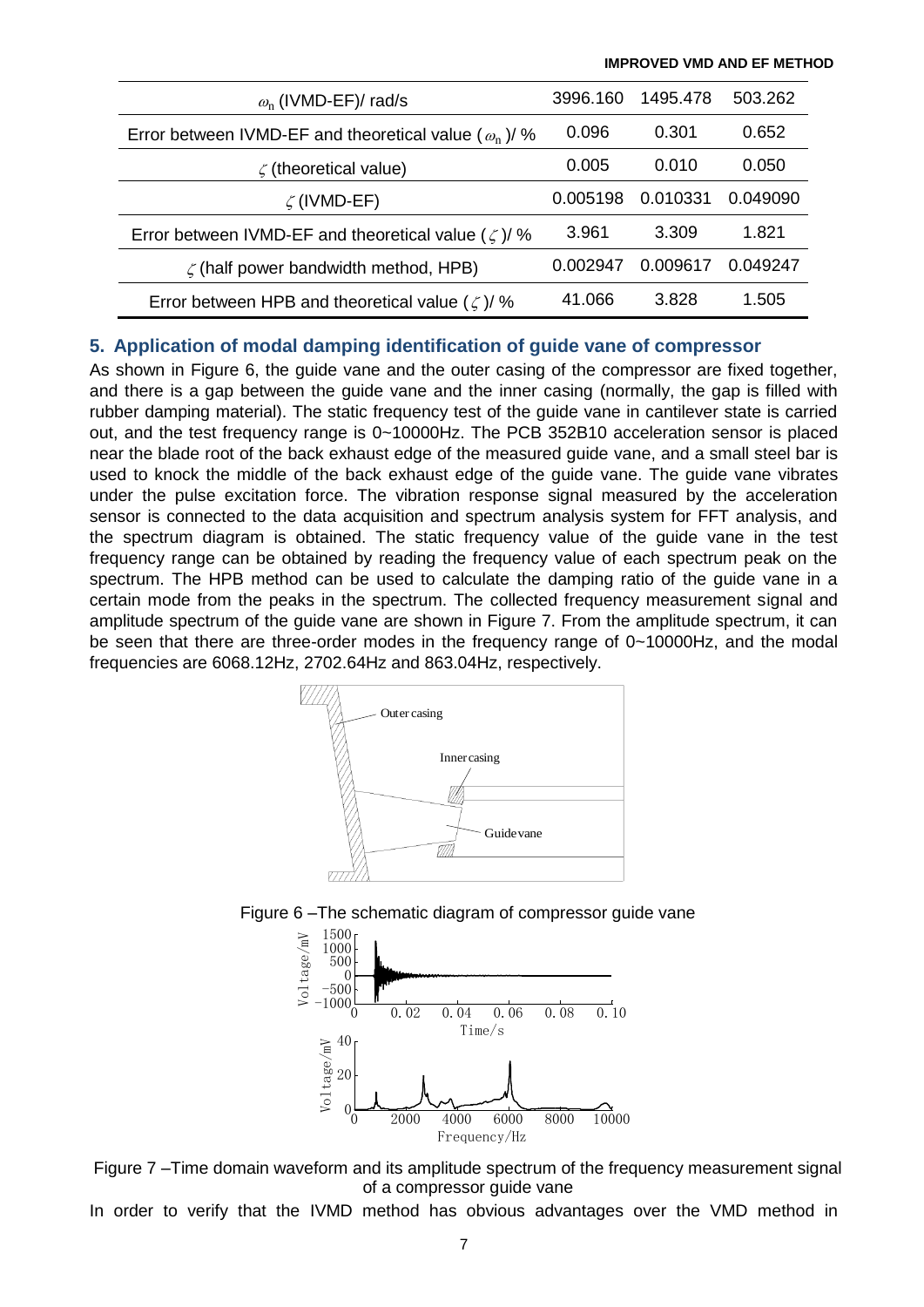decomposing the actual signal, the VMD method and the IVMD method are used to decompose the frequency measurement signal of the guide vane respectively. The decomposition of frequency measurement signal by VMD method is shown in Figure 8. It can be seen from Figure 8 that the frequency measurement signal of the guide vane is decomposed into three modal components by VMD method. The time domain waveform is shown in Figure 8(a), and the corresponding frequency spectrum is shown in Figure 8(b). The frequency of  $u_1$  modal component is 6064.45Hz, the frequency of  $u_2$  modal component is 3759.77Hz, and the frequency of  $u_3$  modal component is 2705.08Hz. Therefore, it can be found that the VMD method does not effectively decompose the frequency measurement signal of the guide vane, and the three modal components decomposed by the VMD method have the phenomenon of modal aliasing, so the decomposition fails.



Figure 8 –Time domain waveform and its amplitude spectrum of each component obtained through VMD

In the process of decomposing the frequency measurement signal of the guide vane by the IVMD method, the input parameters of the VMD method are optimized by the PSO algorithm. The convergence curve of the larger difference between the peak frequency and amplitude of each mode with the number of iterations is shown in Figure 9. In the fifth iteration, the larger difference between the peak frequency and amplitude of each mode changes from 6.632 $\times$ 10<sup>-4</sup> to 6.587 $\times$ 10<sup>-4</sup>, so the input parameter of the VMD method is (3, 669, 0.0285).



Figure 9 –The larger difference between the peak frequency and amplitude of the frequency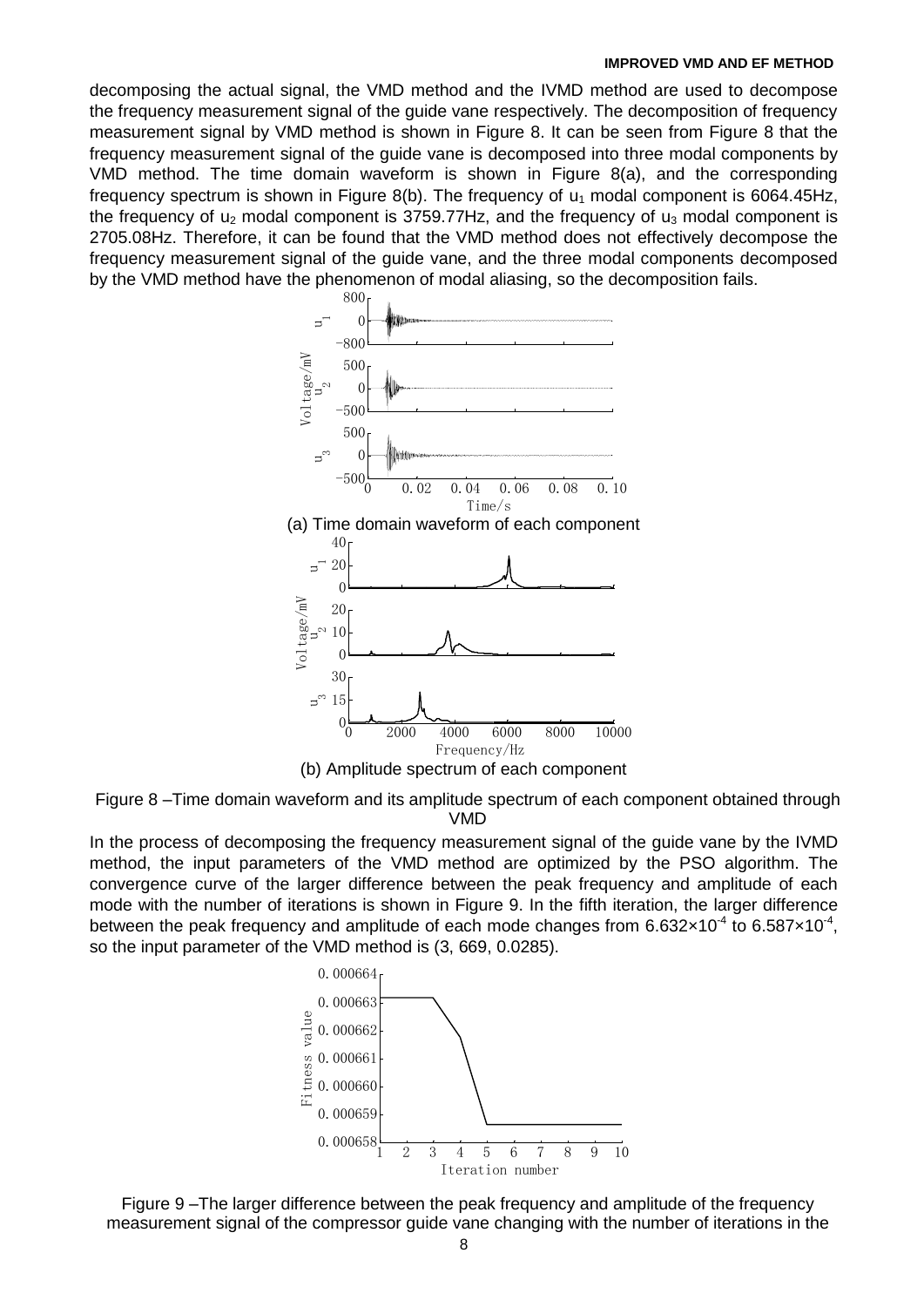## process of IVMD

Figure 10 shows the decomposition result of the frequency measurement signal of the guide vane using the IVMD method. The time domain waveforms and their envelopes of the three modal components obtained by the EF method are shown in Figure 10. In Figure 10, the time-domain waveform envelope of each modal component obtained by the EF method strictly follows the form of exponential function and does not pass through all extreme points.









Figure 11 shows the spectrum of three modal components obtained by the IVMD method. As it can be seen from Figure 11, the frequencies of  $u_1$ ,  $u_2$  and  $u_3$  modal components are 6064.45Hz, 2705.08Hz and 859.38Hz respectively, which correspond to the three modal frequencies in the spectrum diagram of the guide vane in Figure 7. Therefore, it is proved that the IVMD method can realize the correct decomposition of the guide vane modal components.

Table 2 shows the comparison of frequency and damping ratio identification results obtained by IVMD-EF method with test results and HPB method. As a classical method to identify damping ratio, HPB method has a long history in modal damping identification. Although the HPB method has a large error in identifying the damping ratio [18,19], because the damping ratio of the guide vane is unknown, this paper still takes the damping results identified by HPB method as a reference, and makes a comparative analysis with the damping ratio identified by IVMD-EF method.

| <u>metriod with the measurement negueiloles and i'll D'identified results</u> |                        |                        |                               |  |  |
|-------------------------------------------------------------------------------|------------------------|------------------------|-------------------------------|--|--|
|                                                                               | $3^{rd}$ order $(u_1)$ | $2^{nd}$ order $(u_2)$ | 1 <sup>st</sup> order $(u_3)$ |  |  |
| $f$ (measured value)/Hz                                                       | 6068.12                | 2702.64                | 863.04                        |  |  |
| $f$ (IVMD-EF)/Hz                                                              | 6064.45                | 2705.08                | 859.38                        |  |  |
| Error between IVMD-EF and measurement ( $f$ )/%                               | 0.060                  | 0.090                  | 0.425                         |  |  |
| $\zeta$ (HPB)                                                                 | 0.005025               | 0.008194               | 0.014491                      |  |  |
| $\zeta$ (IVMD-EF)                                                             | 0.014804               | 0.023081               | 0.069734                      |  |  |

Table 2 –Comparison of frequency and damping ratio identification results through the IVMD-EF method with the measurement frequencies and HPB identified results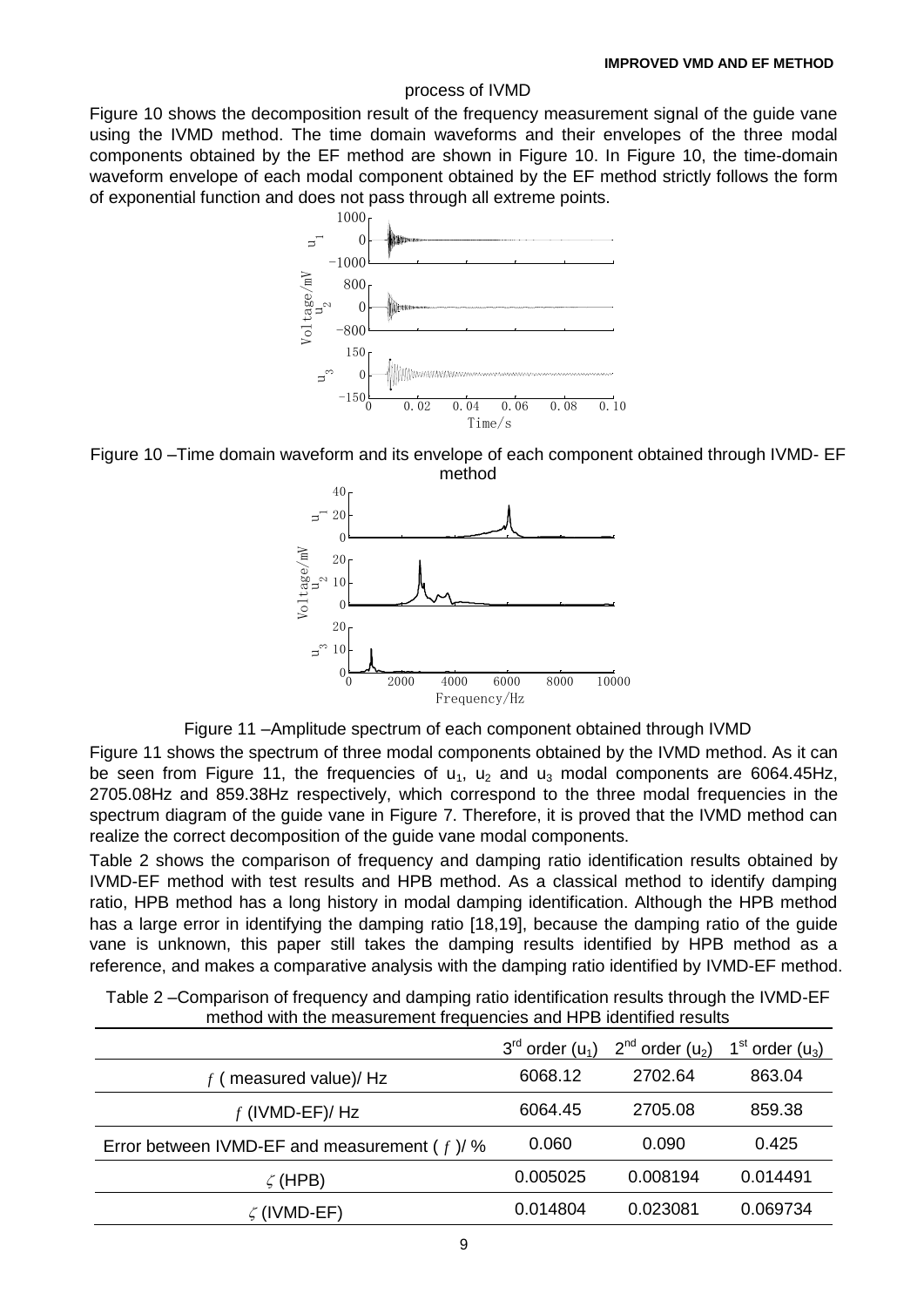Difference between IVMD-EF and HPB ( $\zeta$ )/ % 66.055 64.501 79.220

It can be seen from table 2 that for the identification of the first three-order modal frequencies of the guide vane, the error of the first three-order modal frequencies identified by the IVMD-EF method is close to the test value, and the maximum error of the identification frequency and the test value appears in the first order, with the error less than 0.5%. It is proved that the IVMD-EF method can effectively identify the first three-order modal frequencies of the guide vane.

In the identification of damping ratio, the maximum difference between the IVMD-EF method and the HPB method is 79.220%, which appears in the first mode. Combined with the conclusion that the accuracy of HPB method in modal damping ratio identification is not as good as the IVMD-EF method in the simulation calculation in Section 4, it can be considered that the IVMD-EF method and the HPB method are quite different in modal damping ratio identification of the guide vane, which shows that the IVMD-EF method has advantages over the HPB method in modal damping identification accuracy of real vanes.

# **6. Conclusion**

In this paper, an IVMD method is proposed to separate multi-modal vibration attenuation signals in time domain. On this basis, an envelope fitting (EF) method for modal damping identification is proposed. The main conclusions are as follows:

(1) Compared with the VMD method, the IVMD method can separate the modal components of multi-modal time-domain vibration attenuation signal more accurately without modal aliasing.

(2) The simulation results show that for the identification of modal frequency, the error between the identification value of the IVMD-EF method and the theoretical value is relatively small, and the maximum error is less than 0.7%; For the identification of modal damping, the error between the identification value of the IVMD-EF method and the theoretical value is small (less than 4.0%). When calculating the three modal damping ratios, the error between the HPB method and the theoretical value is significantly larger than that of the IVMD-EF method, and the maximum error is 41.066%.

(3) The modal parameter identification of a compressor guide vane shows that for the modal frequency identification, the error between the frequency identified by the IVMD-EF method and the measured value is less than 0.5%. For modal damping identification, the maximum difference between the IVMD-EF method and the HPB method is 79.220%. The IVMD-EF method is superior to the HPB method in the modal damping identification accuracy.

# **7. Contact Author Email Address**

The contact author email address: bianjie\_hrbeu@163.com.

# **8. Copyright Statement**

The authors confirm that they, and/or their company or organization, hold copyright on all of the original material included in this paper. The authors also confirm that they have obtained permission, from the copyright holder of any third party material included in this paper, to publish it as part of their paper. The authors confirm that they give permission, or have obtained permission from the copyright holder of this paper, for the publication and distribution of this paper as part of the ICAS proceedings or as individual off-prints from the proceedings.